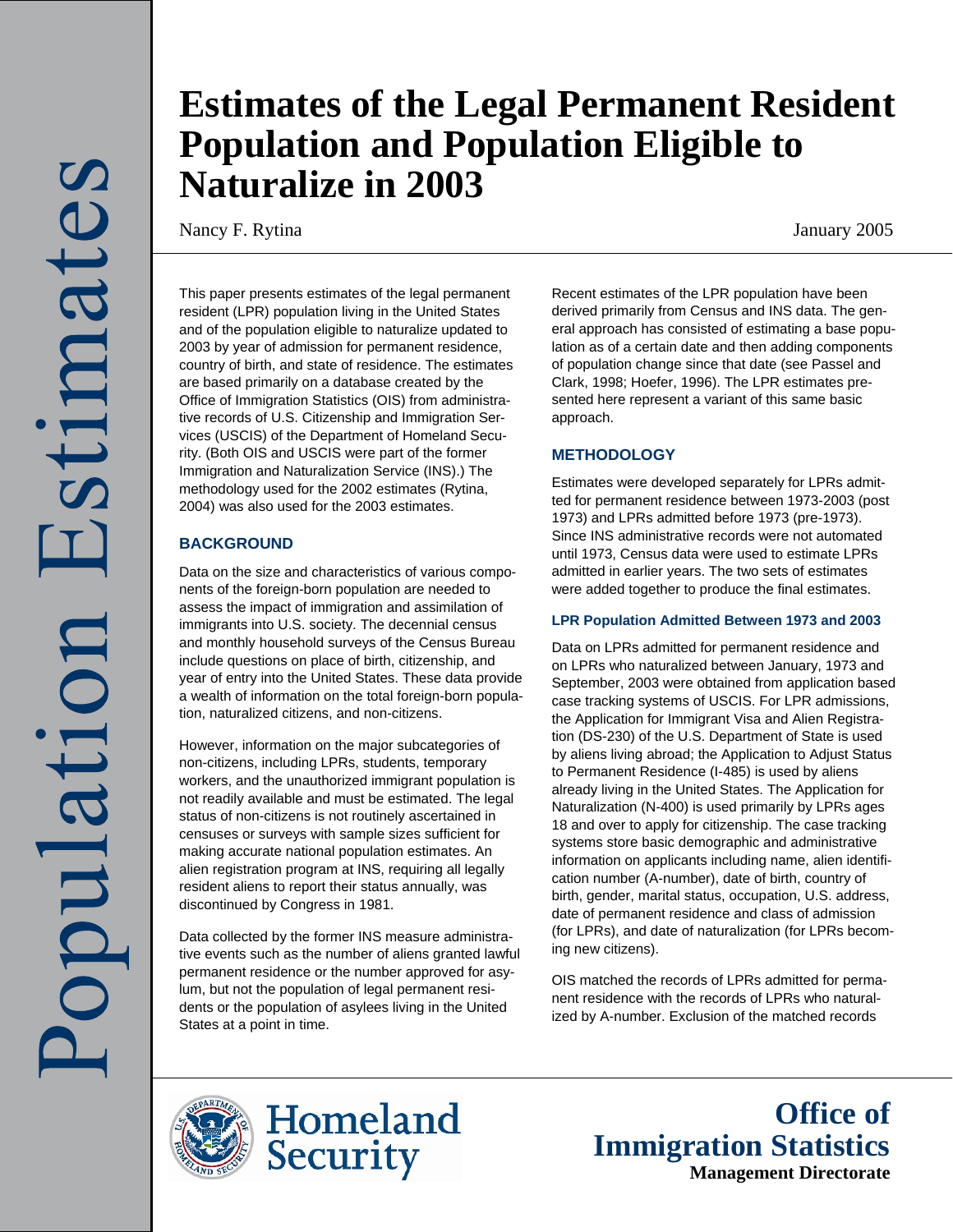left a base population of records of LPRs admitted for permanent residence between 1973-2003 who had not naturalized as of the end of September 2003. The base population was then reduced because it included LPR children who had derived citizenship. The resulting population was then further reduced for estimated mortality and emigration between the date of admission for permanent residence and September, 2003 as described below.

*Derivative Citizenship.* Most LPRs become citizens either by applying for naturalization when they are at least 18 years old (through the standard naturalization application, the N-400) or, if they are under 18, by deriving citizenship upon the naturalization of their parents (one parent beginning in February, 2001). Aliens who derive citizenship are not required to apply for a certificate of citizenship reflecting their citizenship status. As a result, a complete count of LPRs who derive citizenship does not exist.

Evidence of derivative citizenship is suggested by the lower naturalization rates through 2003 of LPRs who were under age 16 when admitted compared to LPRs who were older, regardless of the year of admission. For these population estimates, it was assumed that the cumulative "citizenship" rate (derivative citizenship plus naturalization) through 2003 of LPRs who were under age 16 when admitted was the same as the rate for LPRs who were age 16 when admitted. (Substituting age 15 or age 17 as the standard had little effect on the final LPR estimates.) The derivative citizenship rate implied by this assumption is probably conservative. Compared to older children, young LPR children have more years of exposure to the U.S. educational system, peers, culture, and other factors that predispose immigrants to U.S. citizenship.

*Mortality.* LPRs were survived from year of admission for permanent residence to 2003 by age at admission and gender using mortality rates by age and sex from 1989-91 life tables (National Center for Health Statistics, 1997). The period 1989- 91 was considered representative of the year of admission of the base LPR population. Since the average age of LPRs at

immigration is about 28 years, mortality has little effect on the estimates for recent LPRs. The effect on earlier LPRs, especially those admitted during the 1970s, is much larger.

*Emigration.* Estimating emigration accurately is challenging because the U.S. government has not collected official statistics since 1957. Most observers agree that emigration of the LPR population from the U.S. is substantial. Between 1900 and 1990, an estimated one-quarter to one-third of LPRs emigrated from the U.S. (see Warren and Kraly, 1985; Ahmed and Robinson, 1994; Mulder, et al., 2002). This analysis uses emigration rates developed for the 1980-90 period by Ahmed and Robinson (1994) that were modified by Robert Warren (2003a) for the legally resident population. Warren's modification uses an emigration rate of 3.26 percent for the first year and decreases each subsequent year's rate by 5 percent. LPRs admitted as refugees and asylees were assumed to emigrate at 50 percent the rate of other LPRs each year. Substituting 25 percent for 50 percent has little numeric impact on either the overall estimates or on the estimates of LPRs from countries from which many refugees and asylees come (e.g., Cuba or Vietnam).

After adjusting for derivative citizenship, mortality, and emigration, the data were tabulated by year of admission to permanent residence, country of birth, and state of residence. The use of state of residence provided on the application for permanent residence ignores subsequent internal migration and affects the statelevel estimates to the extent that migration to and from each state is not the same.

## **LPR Population Admitted Before 1973**

An estimate of this population was obtained from the March 2003 Current Population Survey (CPS). It was assumed that all noncitizens in 2003 who entered the United States before 1973 were LPRs. Under the registry provisions of immigration law, aliens of good moral character who are not deportable or removable and have lived in the United States continuously since January 1, 1972 are eligible for LPR status. Year of

entry was assumed to represent the year of admission for permanent residence since most LPRs admitted before 1973 came directly from abroad.

The CPS data were tabulated by country of birth, state of residence, and year of entry. Since CPS micro data on year of entry are aggregated for the years 1970- 74, 60 percent of entrants during that period were assumed to have come between 1970-72. Country of birth and state of residence for 1970-72 entrants were assumed the same as those of 1970-74 entrants. CPS data are not available for countries where estimates are based on small numbers of observations, but this omission should have little effect on the estimates for the top countries based on INS administrative data. In addition, LPRs who reported entering the United States before 1973 were excluded from the USCIS administrative data in order to avoid double counting of the pre-1973 population.

# **LPR Population Eligible to Naturalize**

The estimated LPR population eligible to naturalize was calculated based on year of admission for permanent residence and class of admission. Most LPRs are required to meet a five-year residency requirement for naturalization. Spouses of U.S. citizens are eligible in three years. There are several other exceptions to the five-year residency requirement, most of which affect small numbers of immigrants. However, immigrants eligible under these other provisions of immigration law cannot be identified until they naturalize.

It was therefore assumed that all LPRs are required to meet a five-year residency requirement except for those admitted for permanent residence as spouses of U.S. citizens. Certain categories of immigrants receive credit for the period prior to the actual grant of lawful permanent resident status. The credited time or earlier dates are not included in the LPR records used for this analysis and must be estimated. Asylees are credited one year in asylum status toward their lawful permanent resident status. Asylees were therefore assumed eligible to naturalize four years after approval of their adjustment application.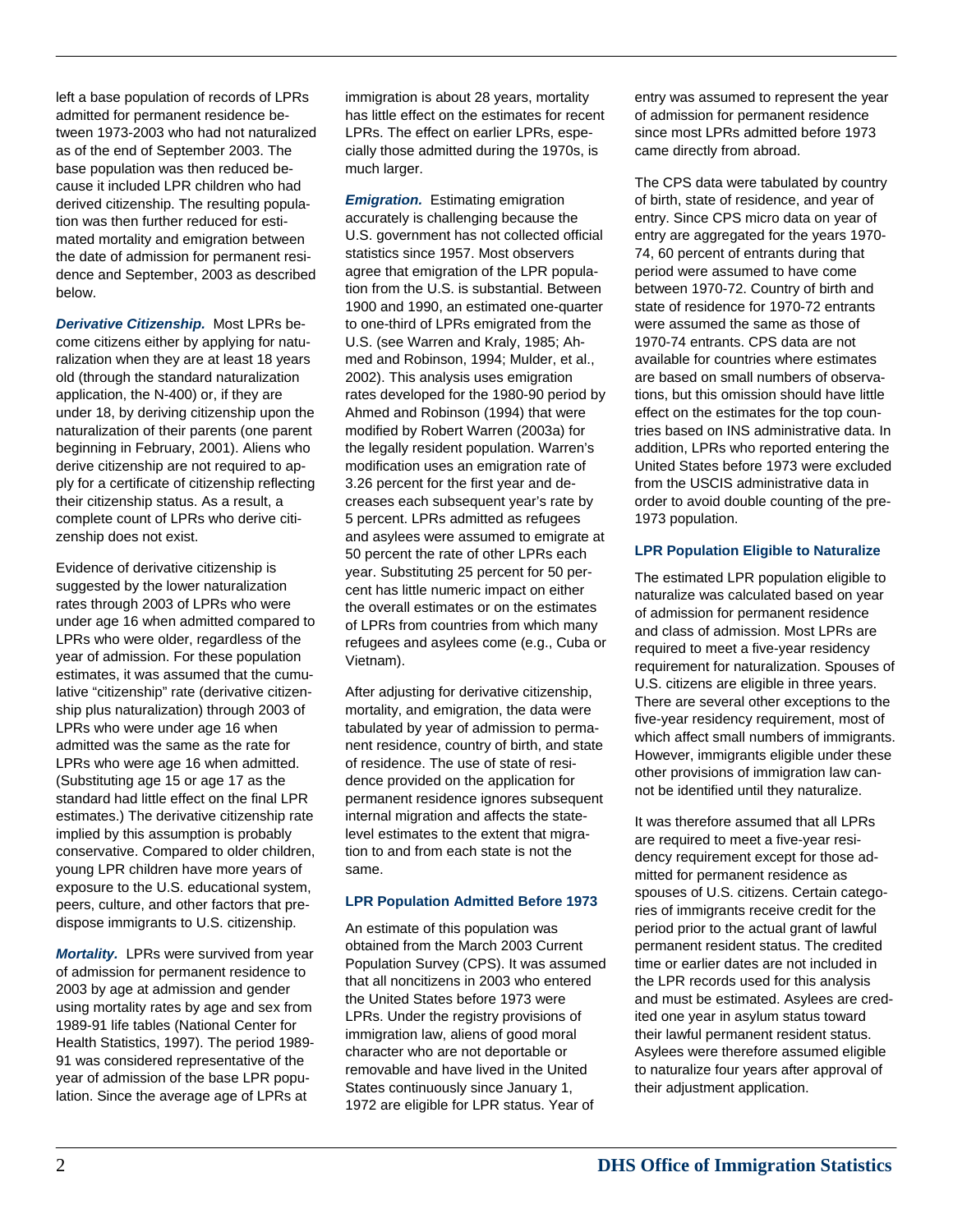Refugees, Lautenberg parolees, and cancellation of removal immigrants also receive credit for residence in the United States prior to the actual grant of lawful permanent residence based, respectively, on the date of entry into the United States as a refugee, the date of parole, and the date of cancellation of removal. It was assumed that two years elapse between these earlier dates and the date of approval of the application for permanent residence so that these LPRs are eligible for naturalization approximately three years after approval of their application for adjustment.

## **FINDINGS**

## **Overview**

In September 2003, the estimated LPR population was 11.5 million and an estimated 7.9 million LPRs were eligible to naturalize (see Table 1). These estimates are essentially the same as the 2002 estimates (11.4 million and 7.8 million, respectively) and are consistent with estimates derived by other researchers. Jeffrey Passel estimated the LPR population in 2002 at 12.2 million and the LPR population eligible to naturalize at 7.9 million (Fix, Passel and Sucher, 2003). OIS estimated the LPR population for the 50 states and the District of Columbia in 2000 at 10.8 million compared to an estimate of 10.2 million by Robert Warren based on the methodology used for estimates of the unauthorized immigrant population in 2000 (Warren, 2003).

#### Table 1.

#### **Estimated Size of the Legal Permanent Residence Population by Eligibility to Naturalize: 2002 to 2003**  (in millions)

| Legal permanent residents  | 2002 | 2003 |
|----------------------------|------|------|
| Total                      | 11.4 | 11.5 |
| Eligible to naturalize     | 7.81 | 7.9  |
| Not eligible to naturalize | 3.6  | 3.6  |
|                            |      |      |

U.S. Department of Homeland Security, Office of Immigration Statistics

The entries in Table 2 show the contribution of each data source and adjustment to the final estimated LPR population in 2003. According to USCIS administrative records, 22.2 million LPRs were admitted

#### Table 2.

| <b>Components of the Estimated Legal Permanent Resident Population: 2003</b> |
|------------------------------------------------------------------------------|
|------------------------------------------------------------------------------|

| Category |                                                                                             | Number<br>(in millions) |
|----------|---------------------------------------------------------------------------------------------|-------------------------|
|          | Legal permanent residents admitted between 1973-2003                                        | 22.2                    |
|          | minus Naturalizations (N-400) 1973-2003                                                     | 7.9                     |
|          | minus Derivative citizenship 1973-2003                                                      | 0.6                     |
|          | minus Emigration and mortality 1973-2003                                                    | 3.3                     |
|          | equals Legal permanent residents survived to 9/2003                                         | 10.3                    |
|          | plus Legal permanent residents admitted before 1973 (CPS)                                   | 1.1                     |
|          | equals Estimated legal permanent resident population as of 9/2003                           | 11.5                    |
|          | minus Legal permanent residents not eligible to naturalize as of 9/2003                     | 3.6                     |
|          | equals Estimated legal permanent resident population eligible to naturalize<br>as of 9/2003 | 7.9                     |

Source: U.S. Department of Homeland Security, Office of Immigration Statistics

to the United States between 1973-2003. By 2003, that number had been reduced by nearly one-half. Naturalizations accounted for 7.9 million (35 percent). An estimated 0.6 million (3 percent) had derived citizenship before becoming 18 years old and another 3.3 million (15 percent) had died or emigrated. An estimated 3.6 million LPRs in 2003 had not met the residency requirement for naturalization leaving 7.9 million LPRs eligible to naturalize.

The LPR populations were virtually unchanged between 2002 and 2003 because the increase in new LPRs (0.7 million) was nearly offset by the increase in naturalizations (0.5 million) and the other components were close in magnitude (see Table 1 in Rytina, 2004).

The major sources of methodological error in these estimates are the assumptions made about emigration, mortality, and derivative citizenship. Errors in the estimate of these components affect the USCIS/INS-based portion of the 2003 LPR estimate (10.3 million or 90 percent of the total 11.5 million). A 25 percent error in either direction in the estimate of these components combined (0.6 for derivative citizenship + 3.3 for emigration and mortality  $= 3.9$  million) would increase/decrease the total estimated LPR population by 1 million.

The estimates derived from the March 2003 CPS (1.1 million or about 10 percent of the total 11.5 million) are subject to both sampling and nonsampling error.

#### Table 3.

| Year of Admission for Permanent Residence of the Estimated Legal Permanent |
|----------------------------------------------------------------------------|
| <b>Resident Population: 2003</b>                                           |

|               |                         | All legal permanent residents |                          | Legal permanent residents<br>eligible to naturalize |  |
|---------------|-------------------------|-------------------------------|--------------------------|-----------------------------------------------------|--|
| Year admitted | Number<br>(in millions) | Percent                       | Number<br>(in millions)  | Percent                                             |  |
| Total         | 11.5                    | 100.0                         | 7.9                      | 100.0                                               |  |
| Before 1960   | 0.3                     | 2.2                           | 0.3                      | 3.2                                                 |  |
| 1960 to 1969  | 0.5                     | 4.6                           | 0.5                      | 6.6                                                 |  |
| 1970 to 1979  | 0.9                     | 8.3                           | 0.9                      | 12.0                                                |  |
| 1980 to 1989  | 1.8                     | 15.7                          | 1.8                      | 22.8                                                |  |
| 1990 to 1994  | 2.3                     | 19.9                          | 2.3                      | 28.9                                                |  |
| 1995 to 1999  | 2.4                     | 20.8                          | 1.9                      | 24.0                                                |  |
| 2000 to 2002  | 2.7                     | 23.8                          | 0.2                      | 2.4                                                 |  |
| 2003          | 0.5                     | 4.7                           | $\overline{\phantom{0}}$ |                                                     |  |

Note: Column entries may not sum to total due to rounding. - Represents zero.

Source: U.S. Department of Homeland Security, Office of Immigration Statistics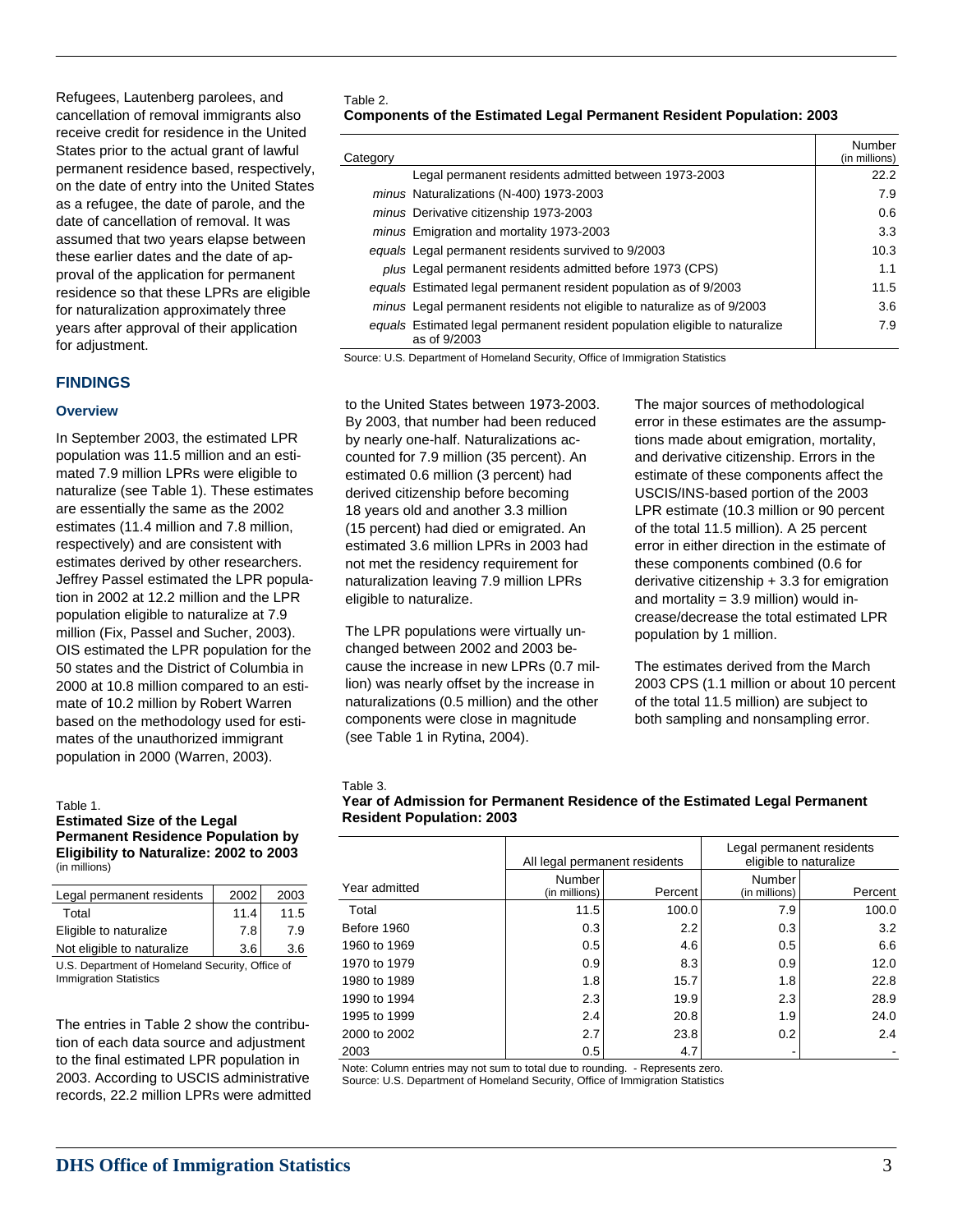The estimated sampling error at the 90 percent confidence level for a 1.1 million estimate is plus or minus  $0.2$  million.<sup>1</sup> Estimates by country of birth and state of residence are based on smaller numbers of observations and are affected more by sampling error. Major sources of nonsampling error include the possibility of misreporting of citizenship status and year of entry by CPS respondents.

## **Year of Admission for Permanent Residence**

The LPR population in 2003 consisted of relatively recent admissions. Two-thirds (69 percent) became LPRs in 1990 or later (see Table 3). One-half (49 percent) gained permanent residence between 1995-2003. Only 15 percent were admitted before 1980.

# **Country of Birth**

Estimates of the LPR population by country of birth are displayed in Table 4 for countries with at least 50,000 LPRs. Mexico was the leading country of origin. An estimated 3.1 million, or 27 percent, of LPRs came from Mexico. Other leading countries of birth include the Philippines, India, People's Republic of China, the Dominican Republic, Vietnam, Canada, El Salvador, Korea, and Cuba. An estimated 56 percent of all LPRs in 2003 were born in these 10 countries. The 43 countries displayed in Table 4 represented 86 percent of the estimated LPR population in 2003.

In general, the size of the LPR population from a given country is affected by the level of immigration from that country as well as the propensity of LPRs from that country to naturalize. Mexico was the leading country of birth of the LPR population in 2003 because legal immigration from Mexico greatly exceeds that of any other sending country and Mexicans have historically been among the least likely LPRs to naturalize. Among LPRs admitted between 1973-85, the overall naturalization rate through 2003 was 60 percent, but 70 percent for LPRs from Asian countries and 40 percent for LPRs from

#### Table 4. **Country of Birth of Estimated Legal Permanent Resident Population: 2003**

|                               | All legal permanent residents |         | Legal permanent residents<br>eligible to naturalize |         |
|-------------------------------|-------------------------------|---------|-----------------------------------------------------|---------|
|                               | Number                        |         | Number                                              |         |
| Country of birth <sup>1</sup> | (in millions)                 | Percent | (in millions)                                       | Percent |
| Total                         | 11.5                          | 100.0   | 7.9                                                 | 100.0   |
| Mexico                        | 3.1                           | 27.0    | 2.4                                                 | 30.2    |
| Philippines                   | 0.5                           | 4.5     | 0.3                                                 | 4.1     |
| India                         | 0.4                           | 3.9     | 0.2                                                 | 2.7     |
| China                         | 0.4                           | 3.7     | 0.2                                                 | 2.7     |
| Dominican Republic            | 0.4                           | 3.6     | 0.3                                                 | 4.1     |
| Vietnam                       | 0.4                           | 3.1     | 0.2                                                 | 3.1     |
| Canada                        | 0.3                           | 2.7     | 0.2                                                 | 3.1     |
| El Salvador                   | 0.3                           | 2.6     | 0.2                                                 | 2.4     |
| Korea                         | 0.3                           | 2.5     | 0.2                                                 | 2.7     |
| Cuba                          | 0.3                           | 2.5     | 0.2                                                 | 2.7     |
| United Kingdom                | 0.3                           | 2.2     | 0.2                                                 | 2.6     |
| Jamaica                       | 0.2                           | 2.1     | 0.2                                                 | 2.2     |
| Haiti                         | 0.2                           | 1.8     | 0.1                                                 | 1.6     |
| Germany                       | 0.2                           | 1.8     | 0.2                                                 | 2.2     |
| Colombia                      | 0.2                           | 1.4     | 0.1                                                 | 1.3     |
| Poland                        | 0.2                           | 1.4     | 0.1                                                 | 1.5     |
| Guatemala                     | 0.1                           | 1.2     | 0.1                                                 | 1.0     |
| Japan                         | 0.1                           | 1.1     | 0.1                                                 | 1.2     |
| Pakistan                      | 0.1                           | 1.0     | 0.1                                                 | 0.7     |
| Russia                        | 0.1                           | 1.0     |                                                     | 0.6     |
| Peru                          | 0.1                           | 1.0     | 0.1                                                 | 0.9     |
| Ukraine                       | 0.1                           | 1.0     |                                                     | 0.6     |
| Iran                          | 0.1                           | 0.9     | 0.1                                                 | 0.8     |
| Nicaragua                     | 0.1                           | 0.9     |                                                     | 0.6     |
| Ecuador                       | 0.1                           | 0.9     | 0.1                                                 | 0.8     |
| Taiwan                        | 0.1                           | 0.8     | 0.1                                                 | 0.7     |
| Italy                         | 0.1                           | 0.8     | 0.1                                                 | 1.0     |
| Guyana                        | 0.1                           | 0.7     | 0.1                                                 | 0.7     |
| Ireland                       | 0.1                           | 0.7     | 0.1                                                 | 0.9     |
| Bosnia and Herzegovina        | 0.1                           | 0.7     |                                                     | 0.3     |
| Honduras                      | 0.1                           | 0.6     | 0.1                                                 | 0.6     |
| Trinidad and Tobago           | 0.1                           | 0.6     |                                                     | 0.6     |
| Laos                          | 0.1                           | 0.6     | 0.1                                                 | 0.9     |
| Thailand                      | 0.1                           | 0.6     | 0.1                                                 | 0.7     |
| Portugal                      | 0.1                           | 0.6     | 0.1                                                 | $0.8\,$ |
| Hong Kong                     | 0.1                           | 0.6     |                                                     | 0.5     |
| <b>Brazil</b>                 | 0.1                           | 0.6     |                                                     | 0.5     |
| Nigeria                       | 0.1                           | 0.6     |                                                     | 0.4     |
| Soviet Union (former)         | 0.1                           | 0.5     | 0.1                                                 | 0.6     |
| Cambodia                      | 0.1                           | 0.5     |                                                     | 0.6     |
| Bangladesh                    | 0.1                           | 0.4     |                                                     | 0.3     |
| Other                         | 1.6                           | 0.1     | 1.0                                                 | 0.1     |
| Unknown                       |                               | 0.4     |                                                     | 0.4     |
|                               |                               |         |                                                     |         |

Note: Column entries may not sum to total due to rounding. - Value of figure is less than 50,000.

<sup>1</sup>Countries with estimated legal permanent resident population of 50,000 or more.

Source: U.S. Department of Homeland Security, Office of Immigration Statistics

To the documentation of the documentation for the 1 Calculated using technical documentation for the March 2003 Current Population Survey (U.S. Bureau of the Census, 2003).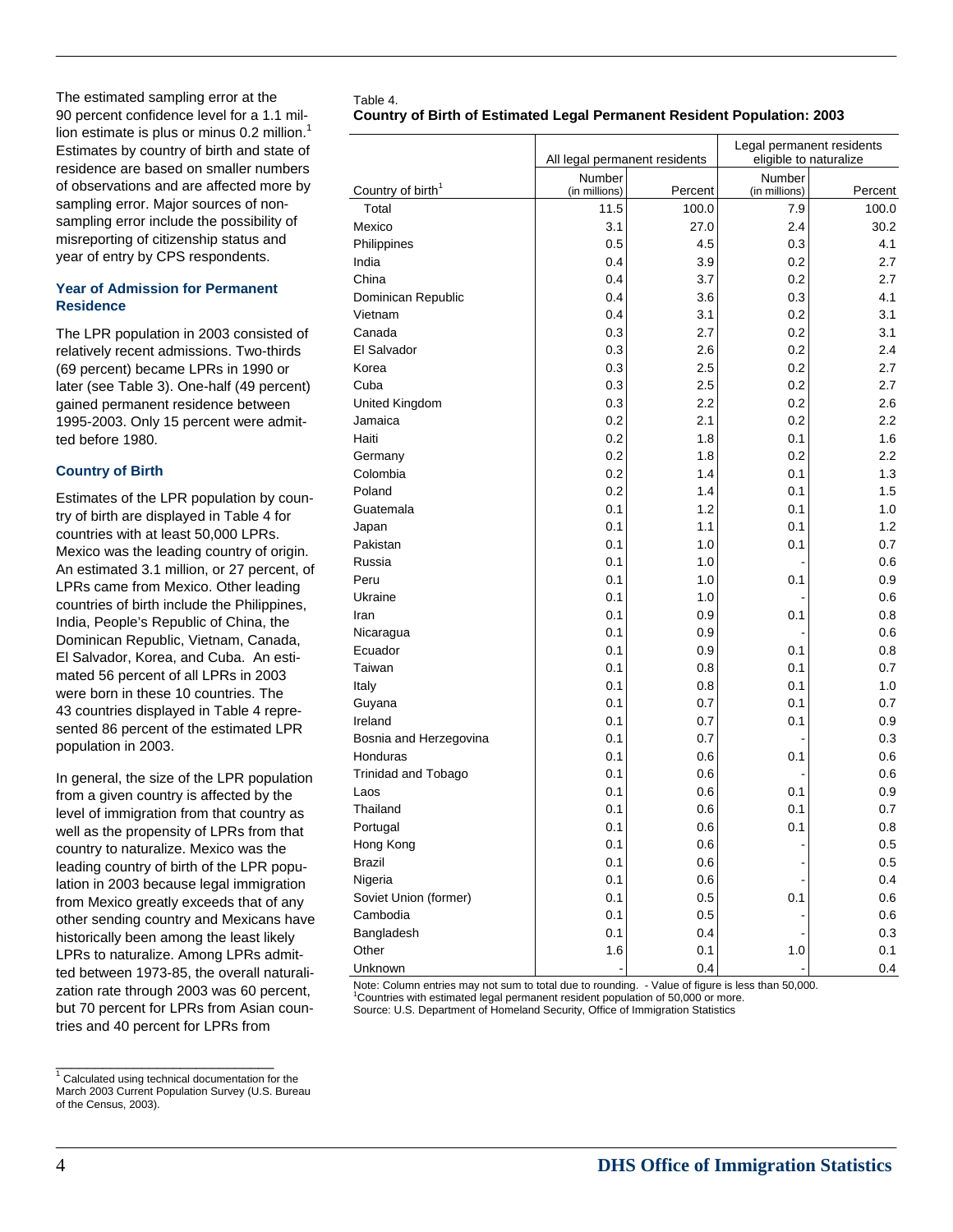Mexico and European countries (Office of Immigration Statistics, unpublished tabulations, 2004).

The leading countries of origin of the LPR population eligible to naturalize are very similar to the total LPR population. The rankings for India and the People's Republic of China are somewhat lower among the LPR population eligible to naturalize. Legal immigration among both the Chinese and Indians increased substantially in recent years so that a disproportionate number of LPRs from these countries were not eligible to naturalize in 2003. India surpassed the People's Republic of China in 2001 as the second leading country of birth of legal immigrants behind Mexico (2003 Yearbook of Immigration Statistics, 2004).

## **State of Residence**

The data in Table 5 show the estimated LPR population by state of residence in 2003 for states with an estimated 50,000 or more LPRs. Because the data for most of the population are based on residence when admitted for permanent residence, the relative rankings for most states are probably more accurate than the actual LPR estimates by state.

California and New York were the leading states of residence of the estimated LPR population in 2003. An estimated 3.3 million (29 percent) lived in California and 1.5 million (13 percent) lived in New York. Other leading states of residence of LPRs included Texas, Florida, New Jersey, and Illinois. These six states represented 69 percent of the total LPR population in 2003. The top 10 states, which also include Massachusetts, Virginia, Washington, and Pennsylvania, accounted for 77 percent of the LPR population. The top states of residence of the estimated LPR population and population eligible to naturalize were generally the same.

# **NEXT STEPS**

Estimates of the LPR population and the LPR population eligible to naturalize are updated annually by the Office of Immigration Statistics. The assumptions underlying the estimates will be reevaluated and revised as appropriate.

#### Table 5. **State of Residence of Estimated Legal Permanent Resident Population: 2003**

|                                 | All legal permanent residents |         | Legal permanent residents<br>eligible to naturalize |         |
|---------------------------------|-------------------------------|---------|-----------------------------------------------------|---------|
|                                 | <b>Number</b>                 |         | <b>Number</b>                                       |         |
| State of residence <sup>1</sup> | (in millions)                 | Percent | (in millions)                                       | Percent |
| Total                           | 11.5                          | 100.0   | 7.9                                                 | 100.0   |
| California                      | 3.3                           | 28.6    | 2.3                                                 | 29.7    |
| New York                        | 1.5                           | 13.1    | 1.1                                                 | 13.7    |
| Texas                           | 1.1                           | 9.5     | 0.8                                                 | 10.2    |
| Florida                         | 1.0                           | 8.5     | 0.6                                                 | 8.2     |
| New Jersey                      | 0.5                           | 4.8     | 0.4                                                 | 4.4     |
| Illinois                        | 0.5                           | 4.6     | 0.4                                                 | 4.6     |
| Massachusetts                   | 0.3                           | 2.5     | 0.2                                                 | 2.3     |
| Washington                      | 0.2                           | 2.0     | 0.2                                                 | 1.9     |
| Virginia                        | 0.2                           | 1.9     | 0.1                                                 | 1.6     |
| Pennsylvania                    | 0.2                           | 1.7     | 0.1                                                 | 1.6     |
| Michigan                        | 0.2                           | 1.7     | 0.1                                                 | 1.6     |
| Maryland                        | 0.2                           | 1.7     | 0.1                                                 | 1.4     |
| Arizona                         | 0.2                           | 1.6     | 0.1                                                 | 1.7     |
| Georgia                         | 0.1                           | 1.3     | 0.1                                                 | 1.1     |
| Connecticut                     | 0.1                           | 1.1     | 0.1                                                 | 1.1     |
| Ohio                            | 0.1                           | 1.1     | 0.1                                                 | 1.0     |
| Colorado                        | 0.1                           | 1.0     | 0.1                                                 | 0.9     |
| Minnesota                       | 0.1                           | 0.9     | 0.1                                                 | 0.8     |
| North Carolina                  | 0.1                           | 0.9     | 0.1                                                 | 0.7     |
| Oregon                          | 0.1                           | 0.9     | 0.1                                                 | 0.8     |
| Hawaii                          | 0.1                           | 0.8     | 0.1                                                 | 0.9     |
| Nevada                          | 0.1                           | 0.7     |                                                     | 0.6     |
| Puerto Rico                     | 0.1                           | 0.6     | 0.1                                                 | 0.8     |
| Wisconsin                       | 0.1                           | 0.6     |                                                     | 0.6     |
| New Mexico                      | 0.1                           | 0.5     |                                                     | 0.6     |
| Missouri                        | 0.1                           | 0.5     |                                                     | 0.4     |
| Indiana                         | 0.1                           | 0.4     |                                                     | 0.4     |
| Other                           | 0.7                           | 5.8     | 0.4                                                 | 5.6     |
| Unknown                         | 0.1                           | 0.6     | 0.1                                                 | 0.9     |

Note: Column entries may not sum to total due to rounding. - Value of figure is less than 50,000. States with estimated legal permanent resident population of 50,000 or more. Source: U.S. Department of Homeland Security, Office of Immigration Statistics

## $\bullet$

# **REFERENCES**

Ahmed, Bashir and J. Gregory Robinson, 1994. "Estimates of Emigration of the Foreign-Born Population: 1980-1990." Technical Working Paper No. 9, U.S. Bureau of the Census, Washington, DC.

Fix, Michael, Jeffrey S. Passel and Kenneth Sucher, 2003. "Trends in Naturalization." Immigrant Families and Workers Brief No. 3, Urban Institute, Washington, DC.

Hoefer, Michael D., 1996. "State Population Estimates: Legal Permanent

Residents and Aliens Eligible to Apply for Naturalization", U.S. Immigration and Naturalization Service, Washington, DC, *uscis.gov/graphics/shared/aboutus /statistics/lprest.htm.*

Mulder, Tammany J., Betsy Guzmán, and Angela Brittingham, 2002. "Evaluating Components of International Migration: Foreign Born Emigrants." Population Division Working Paper No. 62, U.S. Bureau of the Census, Washington, DC.

National Center for Health Statistics, 1997. U.S. Decennial Life Tables for 1989-91, Vol. 1, No. 1. Hyattsville, Maryland, U.S. Government Printing Office.